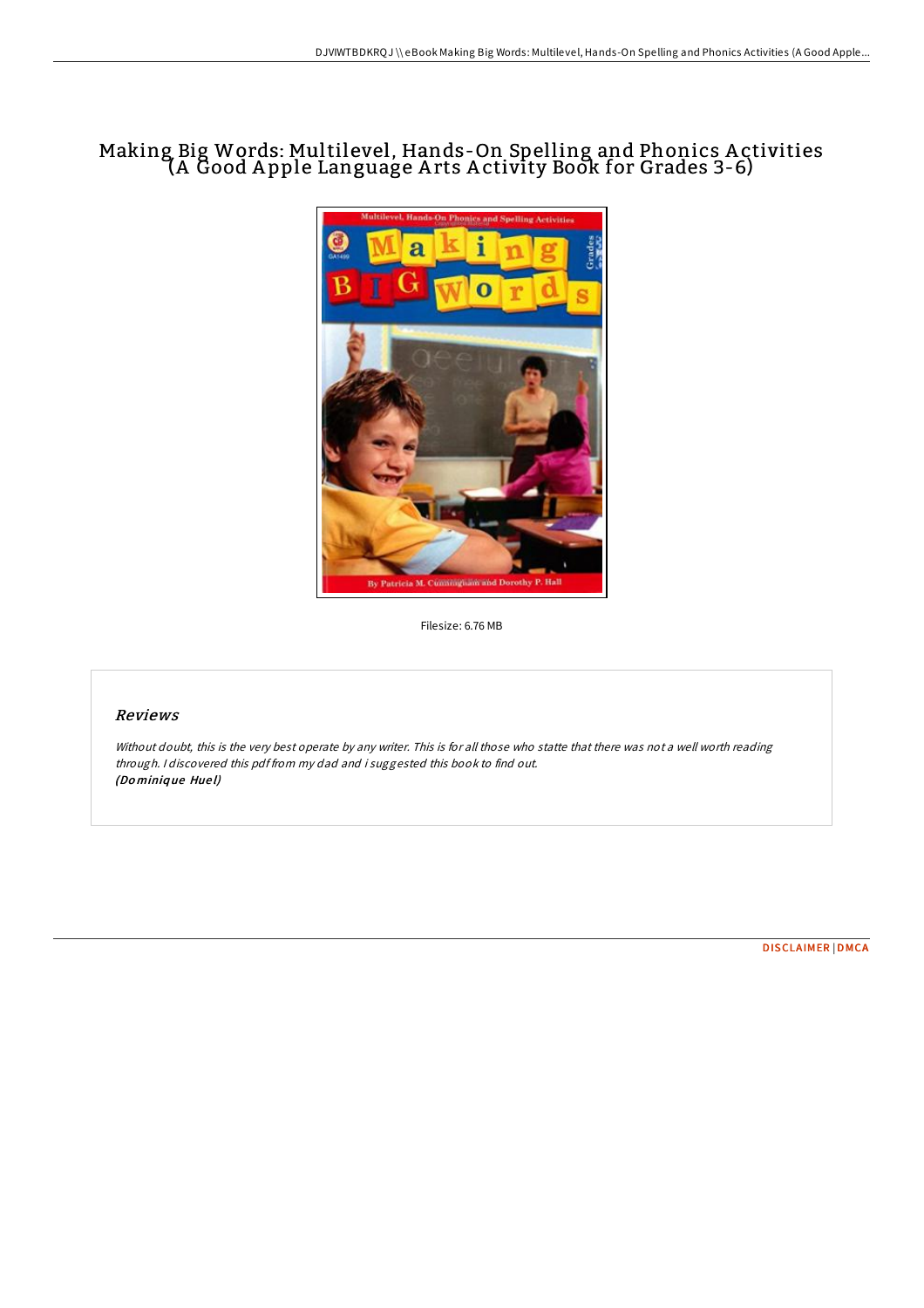### MAKING BIG WORDS: MULTILEVEL, HANDS-ON SPELLING AND PHONICS ACTIVITIES (A GOOD APPLE LANGUAGE ARTS ACTIVITY BOOK FOR GRADES 3-6)



Good Apple. PAPERBACK. Book Condition: New. 0866538070 WE HAVE NUMEROUS COPIES -PAPERBACK, School stamps/stickers on/inside covers, Light storage wear and handling marks on cover, corners and edges.

⊕ Read Making Big Words: Multilevel, Hands-On Spelling and Phonics [Activitie](http://almighty24.tech/making-big-words-multilevel-hands-on-spelling-an.html)s (A Good Apple Language Arts Activity Book for Grades 3-6) Online

Do wnload PDF Making Big Words: Multilevel, Hands-On Spelling and Phonics [Activitie](http://almighty24.tech/making-big-words-multilevel-hands-on-spelling-an.html)s (A Good Apple Language Arts Activity Book for Grades 3-6)